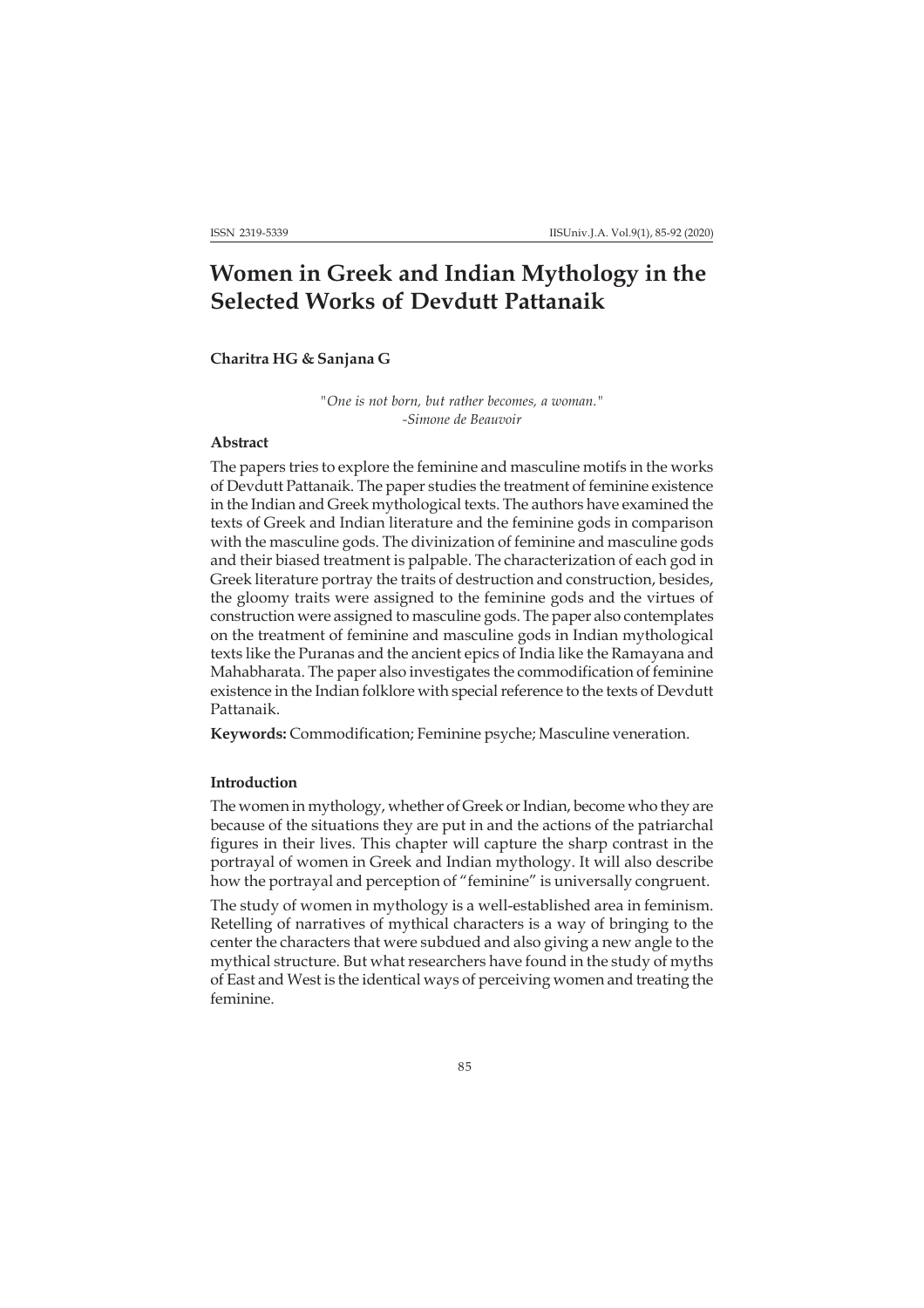#### **Wild and Vindictive Women**

Greek mythology is predominantly male dominated. Female deities are shown as products of male deities and those who support the survival of the male. Women of Greek mythology are shown as cunning and jealous beings, who plot against other gods and human beings. Though the fear of human beings over powering gods drives actions of Zeus and other gods too, women are portrayed as acting out of jealousy, unlike Zeus who fears the power of human beings. Several sons of Zeus whom he fathered over mortal women are driven mad, killed or orphaned because of Hera's actions. The greatest and most popular of the sons is Heracles who is named after Hera with the hope that she would embrace the son of Zeus. Hera, the goddess of household was furious when the child that suckled at her breast, Heracles, caused unbearable pain to her. Since Heracles had drank Hera's milk, he had become strong and so could not be killed by Hera. Hence, Hera vows to make Heracles' life miserable, which according to Greek myth, she does. But after living a painful and adventures life because of the interventions of Hera, Hercules finally kills himself. Zeus then feels that this son of his was the greatest among other mortal sons and so gives him a place in 'Olympus'. Hera make Heracles go mad, curses Echo, and casts Hephaestus out of 'Olympus' because he is deformed. She turns Callisto into a bear, punishes Semele and attacks Io all because Zeus fathers a child on each of them. She also turns the Tiresias blind because she is not pleased with the answer on who derives more pleasure during the act of sex, man or woman. Thus, there are several accounts of Hera's jealousy and cruel nature.

Zeus is the mightiest of the Olympians who defeats their father Cronus and saves his siblings from 'Typhon' and the 'Giants' sent by their own mother Gaia. Zeus warns everyone against questioning his authority and becomes 'King of the Olympians' and ruler of the sky. He takes his sister, Hera, as his wife. But Zeus also lies with many other women: Titans, nymphs and mortals too but none, not even his own wife Hera could question or stop him. So helpless, as described previously, Hera is seen being envious and jealous of women and nymphs whom Zeus pursues. Though, she is goddess of household she is shown to be cruel towards mortals. This could be attributed to the displacement of anger. Since she could not punish her brother and husband Zeus who was the 'patriarch supreme' and the ruler of the cosmos, she was driven to release her anger on those who were less fortunate and powerful than her.Devdutt Pattanaik in *Olympus* attributes the act of Hera, of dismissing Hephaestus from 'Olympus', as the rejection of imperfection or chaos. He reasons that in Greek mythology beauty is commonly associated with 'order' and ugliness with 'chaos'. Hence, Hephaestus who is ugly is seen as chaos and hence threatening to the cosmic order.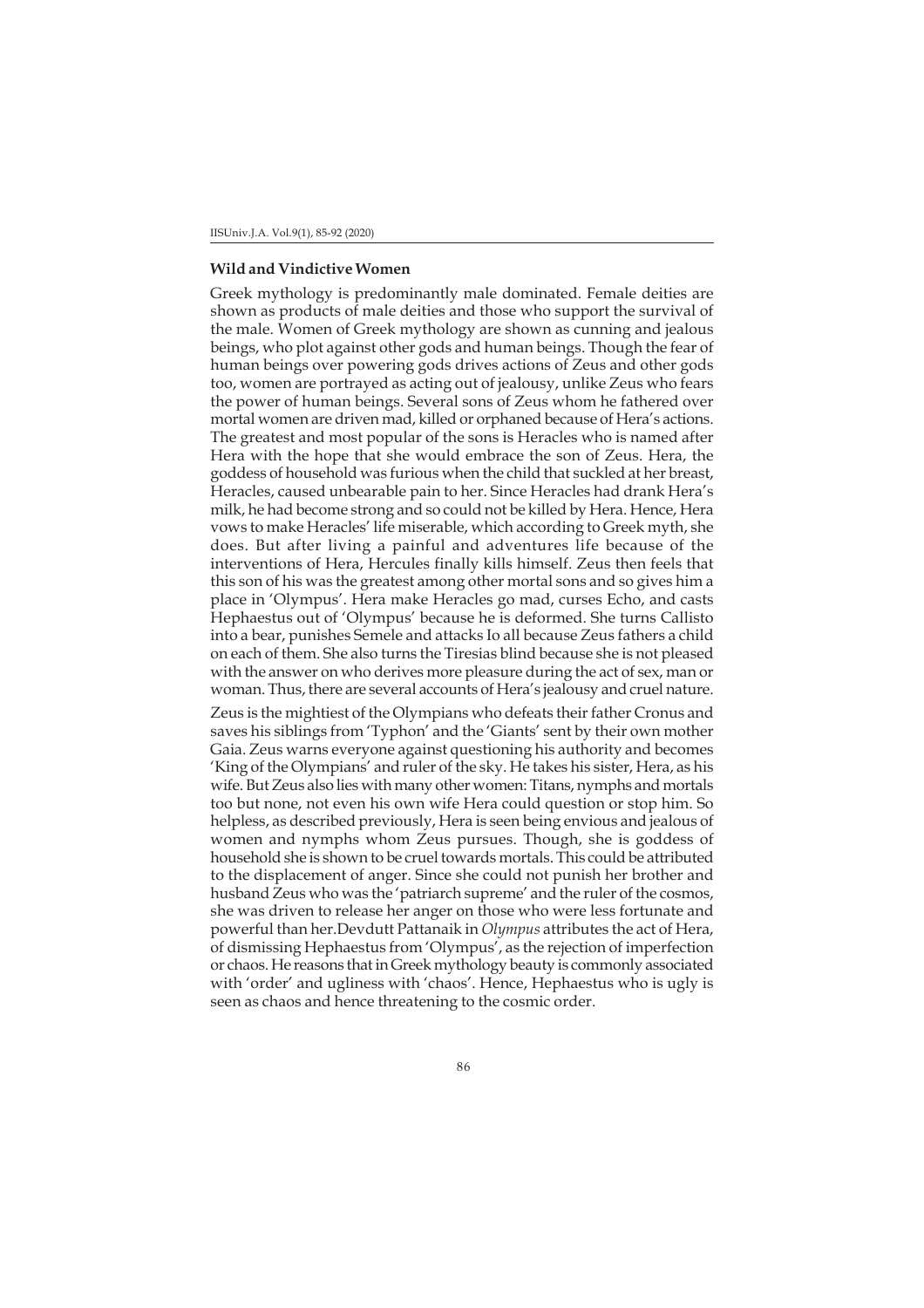While Hera, an Olympian and goddess of household, is showcased as jealous, Aphrodite is shown as proud and wild. Aphrodite, who was born out of the sea from the spilled blood of Uranus, is considered the goddess of love. She was in love with Ares and also made people fall in love with each other without any regard for age, gender or any other social constructs. The other gods found her dangerous because she was irresistible and could make them do her bidding when she wore a girdle around her waist. So, Zeus got her married to Hephaestus in an attempt to tame her, but she refused to be tamed and caused more problems when she chose the company of Ares over Hephaestus. There are several narratives of how Aphrodite's wild sensual nature caused death of men. Adonis was killed by Ares because Aphrodite fell in love with him. When Adonis was dead, Persephone refused to part with him too, but Aphrodite vowed there would be no spring if Adonis was not returned. Hence Zeus declared Adonis would spend one half of the year with Aphrodite and the other with Persephone. Aphrodite is also blamed for getting jealous when people worshipped Psyche instead of the goddess because Psyche was so beautiful. Aphrodite cursed Polyphonte for joining Artemis; she cursed Phaedra to fall in love with her stepson, Hippolytus, because the latter wanted to serve Artemis; she had cursed the 'women of Lemnos' so their bodies would emit a foul odour, just because they had angered her; she had offered Helen in marriage to prince of Troy, Paris, so he would declare her the most beautiful woman. This last incident earned him the wrath of her and Athena which according to myth led to the tragic 'Trojan War'.

Aphrodite with her explicit expression of sexual feelings is considered wild and tried to be tamed by all the other gods. She is proud of her beauty, which is her greatest quality, but for it she is punished. She is forced to restrict herself to one man, to be chaste unlike Zeus who is free to lay with as many women as he likes. None can question or tame him because he is the man.

Indian mythology too contains narratives of unchaste women or women who are explicit about their sexual feelings. Such women are punished and driven away by chaste men. Shurpanaka, sister of Ravana, is one such character whose nose is cut off for being explicitly sexual about her feelings. No goddess in Indian mythology is overtly sexual and even if she is it is in the form of Chinnamastika, the tantric goddess. She is the naked, headless goddess who drinks her own blood while she sits on top of her spouse. "Her nakedness and lack of modesty in both the sexual and violent acts indicate the impersonality of sex and violence in nature, their only intention being to sustain life."(Pattanaik, "Indian Mythology" 40) All female goddesses represent 'Prakriti' according to Hindu Mythology. And this act of drinking her own blood is the attempt of 'Prakriti' to remind 'Purusha' (mankind) that life can be sustained by the consumption of another life.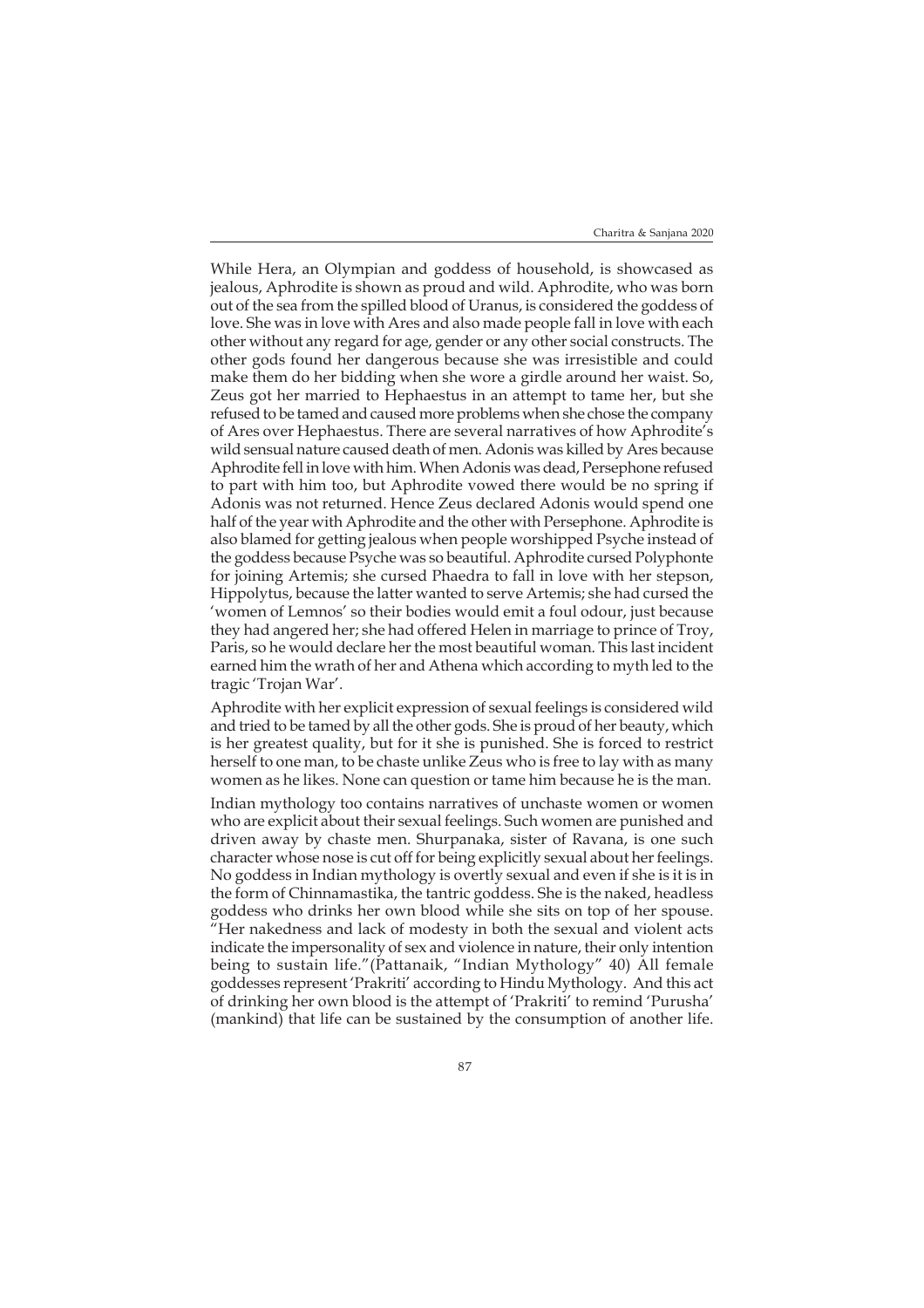'Tantra' is alchemy and the art of making 'Rasa' or the juice of life move in one direction.

But Goddesses in Indian *Vedas* are epitomes of chastity. The three Goddesses in the Hindu mythology that represent material things are Saraswati, Lakshmi and Durga. They embody knowledge, wealth and power, respectively. The male Gods Brahma, Vishnu and Shiva who represent the spiritual are active forms. But the female forms are passive since actions are done to them. It is important to note that Hinduism does not mean something without values, but it represents the things that are under constant change or that which transforms with time. It also includes the mental processes and hence can be termed as 'Cognitive' in nature.

There is a sect in Hinduism which is called 'Shaktism' which involves worship of the Goddess in the form of Lakshmi, Saraswati or Gauri (domesticated form of Durga). Kali and Durga are the independent forms of the Goddess who are outside the circle of culture because of their wild nature. Lakshmi, Saraswati and Gauri are acceptable forms of the Goddess because they embody the components that are required and accepted by culture. Lakshmi is the goddess of fortune where are Alakshmi is the goddess of misfortune. She is unwelcome and not needed in a

flourishing culture and so outside the boundary of acceptability in culture.

The descriptions of the appearances of these goddesses are quite important while understanding the representation of women. Lakshmi is worshipped in almost every household. She stands on a Lotus flower and wears a red sari that clearly represents fertility. She has a certain grace, poise and a constant smile on her face. She holds a pot from which pours gold. This represents wealth and prosperity. There are elephants on either side of the Goddess, and they symbolize power. Saraswati who is the consort of Brahma is the Goddess of learning. She embodies knowledge and inspiration. Her white sari indicates her spiritual and transcendental nature. She holds a book; a pen and the lute associate her with arts and education. Since she is the answer to Brahma's question of 'Who am I?' she is both the creation and the consort. Shakti also called Gauri and Parvati is consort of Gauri. She is the domesticated Goddess who is radiant and maternal in nature. She turns Shiva the hermit into a householder and keeps in check his behaviour. When Shiva is attracted to other women Shakti quarrels with him and she also holds up the 'mirror', a symbol of materialistic creation, to him. This allows the spiritual hermit to recognize self and distinguish himself from the material reality. Hence, she is seated on the lap of Shiva, holding a mirror up to his face.

Saraswati and Lakshmi embody Muses and Graces in Hindu mythology whereas in Greek mythology Graces and Muses are daughters of Zeus with several Titan, Olympian and mortal women and nymphs too. The three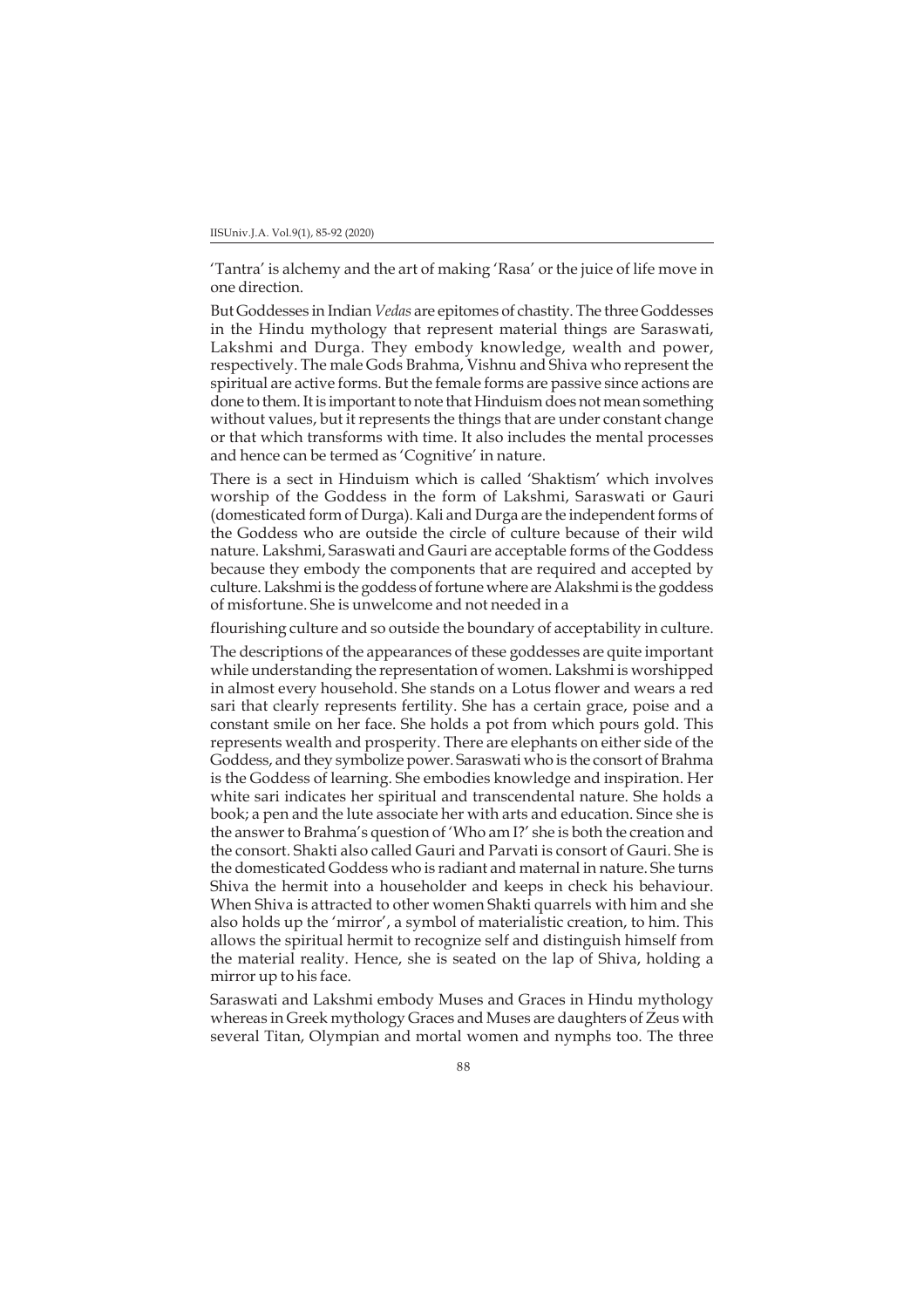graces that he created with Eurynome were to fill the world with good cheer. The nine Muses that he created with Mnemosyne inspired artists to compose works of art such as music, drama and paintings. Greeks attribute the creation of good times and ability of creating to Zeus.

#### **Women and Sexuality**

The idea of sexuality in Eastern and Western Paradigm is opposite in nature. Though women are perceived as necessary for procreation, the idea of sexuality and its expression is treated differently. Western belief, especially Christianity, believes sexuality as a product of sin. Eve, women in general, are blamed for the fall of 'Man' or the suffering of mankind. Both in Christian and Greek mythology Eve and Pandora are blamed for causing suffering to mankind. What is common is the curiosity that both the women possessed. Eve is blamed of eating the fruit from the tree of knowledge though God had forbidden her. Pandora, who was created by Hephaestus on Zeus's orders, is the first woman. Zeus gifted a box and ordered her not to open it until he told so. But out of curiosity Pandora opens it and thus all the bad feelings of envy, greed, anger floods humanity. But it is only hope that emerges from the box in the end and propels humanity.

But curiosity and women in Hindu mythology are treated differently. Though the first woman, Shatarupa, was created after men, Prajapatis, by Brahma, the female embodies material truth that helps the spiritual being attain its highest form. Only through the female or the form changing Shatarupa does Brahma populate Earth with different animals. It is through Shatarupa that the feelings are stirred in Brahma and his sons Prajapatis. Hence, women are not blamed for the suffering of mankind in Hindu mythology. It is man's deeds that decide the course of his life. While in Greek mythology there are women deities such as Athena and Artemis who vow to be virgins all their life there are no such deities in Hindu mythology. Every god is associated with fertility or sexuality and there is no scope for any woman to remain 'celibate' her entire life.

Women are not expected to be celibate but to be chaste. The entire epic Ramayana revolves around the story of Sita who is celebrated for being chaste even in the most trying situations. Though many scholars draw parallels between Sita and Helen of Troy for both their stories are similar. But it is important to note that Helen elopes with Paris whereas, Sita is abducted by Ravan. Since Sita remains faithful and chaste even after being abducted by Ravan she gains greatest respect from believers in Hindu myth. While unfaithful wives are common theme in Greek myth, faithful wives are common theme in Hindu mythology. Sita is considered the epitome of wifely devotion becauseshe not only remains chaste towards her husband but also proves her chastity every time Ram put her to test. She walks through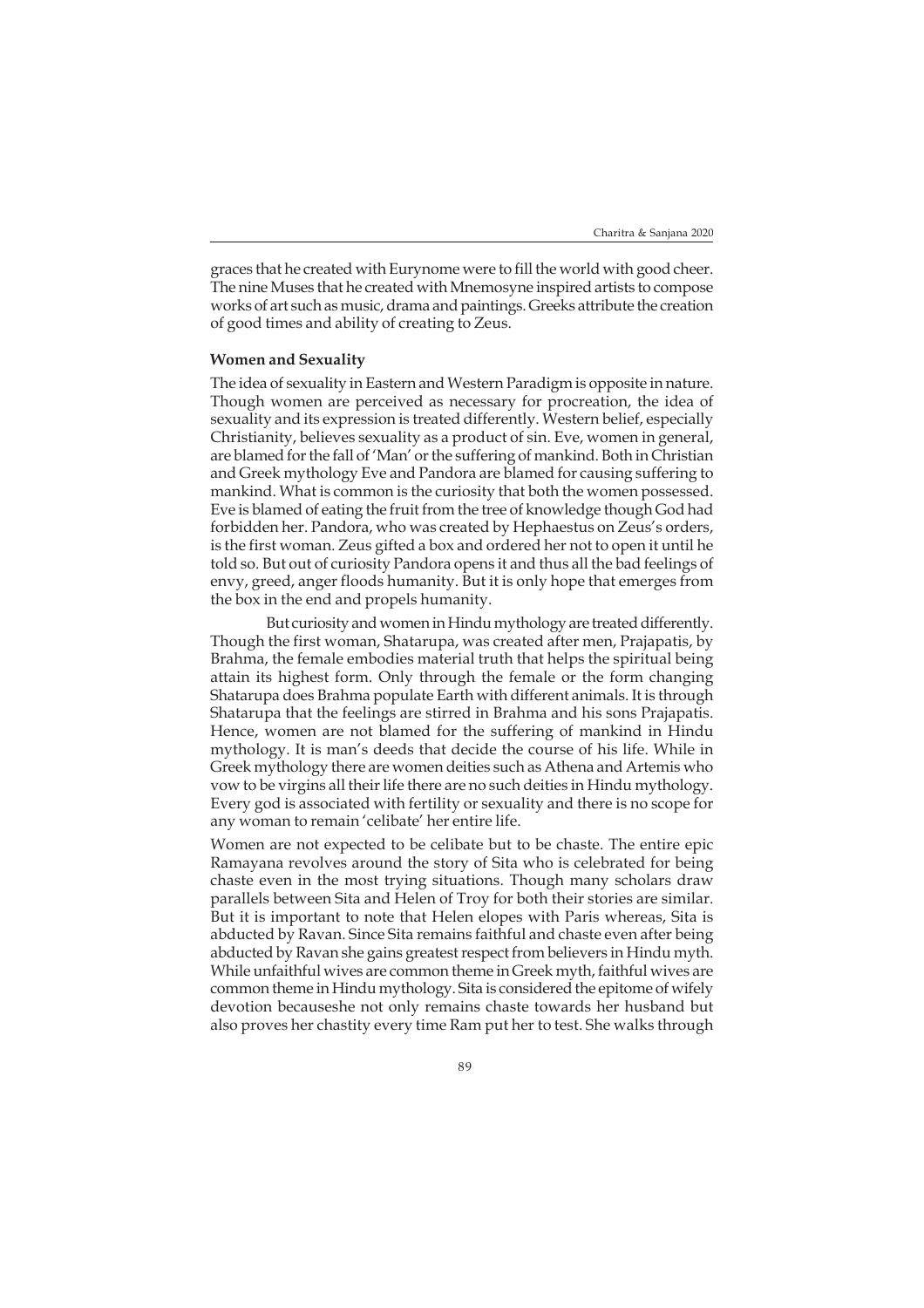fire unharmed to prove her chastity but finally ends her life by diving into earth.

There are several narratives in Indian mythology that glorify female chastity that help in confining women to the household. Sita followed her husband to the forest giving up the luxuries of the palace, Kunti slept with the gods to bear children to her husband Pandu, who was condemned to live a life of an anchorite. He, mistaking a pair as deer making love,shot an arrow killing them, and earned the curse of Kindama rishi, the male deer pair.Gandhari blindfolded herself because her husband was blind and Draupadi married the brothers of her husband, Arjuna had won Draupadi in a contest, whom they brought home and excitedly declared to their mother, Kuniti to see what trophy they had brought. Kunti replies without looking that it be divided among the brothers. Mother's word being the law, they do so. Chastity did not just mean to be sexually obedient to one's husband but also to follow what 'he'/ or mother as elder says, even if it meant to sleep with another man to produce a progeny. Pandu, the son of Vyasa (Vichiravirya) and Ambalika, could not consummate his marriage because of a curse from a sage, Kindama.Hence, he asked his wives Kunti and Madri to seek children from gods, which they obliged. Draupadi, the Princess of Drupad, chose Arjuna as her husband in the 'Swayamvara' but she had to marry the other four brothers of Arjuna and bear them children because Arjuna had to uphold the words of his mother Kunti. Draupadi was pawned by her husband Yudishtira in a game of dice and lost her. 'The Bhagavata Purana' chronicles the story of Harishchandra who sold his son and wife to pay Maharshi Vishwamitra a thousand gold coins.

## **Folklore and Women**

 With passing time, the folklore became popular in Hinduism. While mainstream tradition believed in the classical narratives of Gods and Goddesses, folklore gave rise to new tradition based in Tantric Philosophy. While the classical Hinduism focused on winning the grace of the divine and attaining liberation, folk tradition focused on harnessing the sources of nature. This philosophy was earth bound and all reality was believed to be divine power 'Shakti'. Commoners were more attracted to theseearth-bound deities that protected their land and household causing the folk deities to become common household names. To accommodate the tantric philosophy the 'Theistic school of Shaktism' arose between 400 B.C.E and 300 A.D. This school worshipped the 'Goddess' or 'Devi' in different forms. The narratives show a clear diversion from the male dominated Vedic myths towards a more accommodative and female dominated myths. It is in these myths we see different forms of the Goddess playing major roles.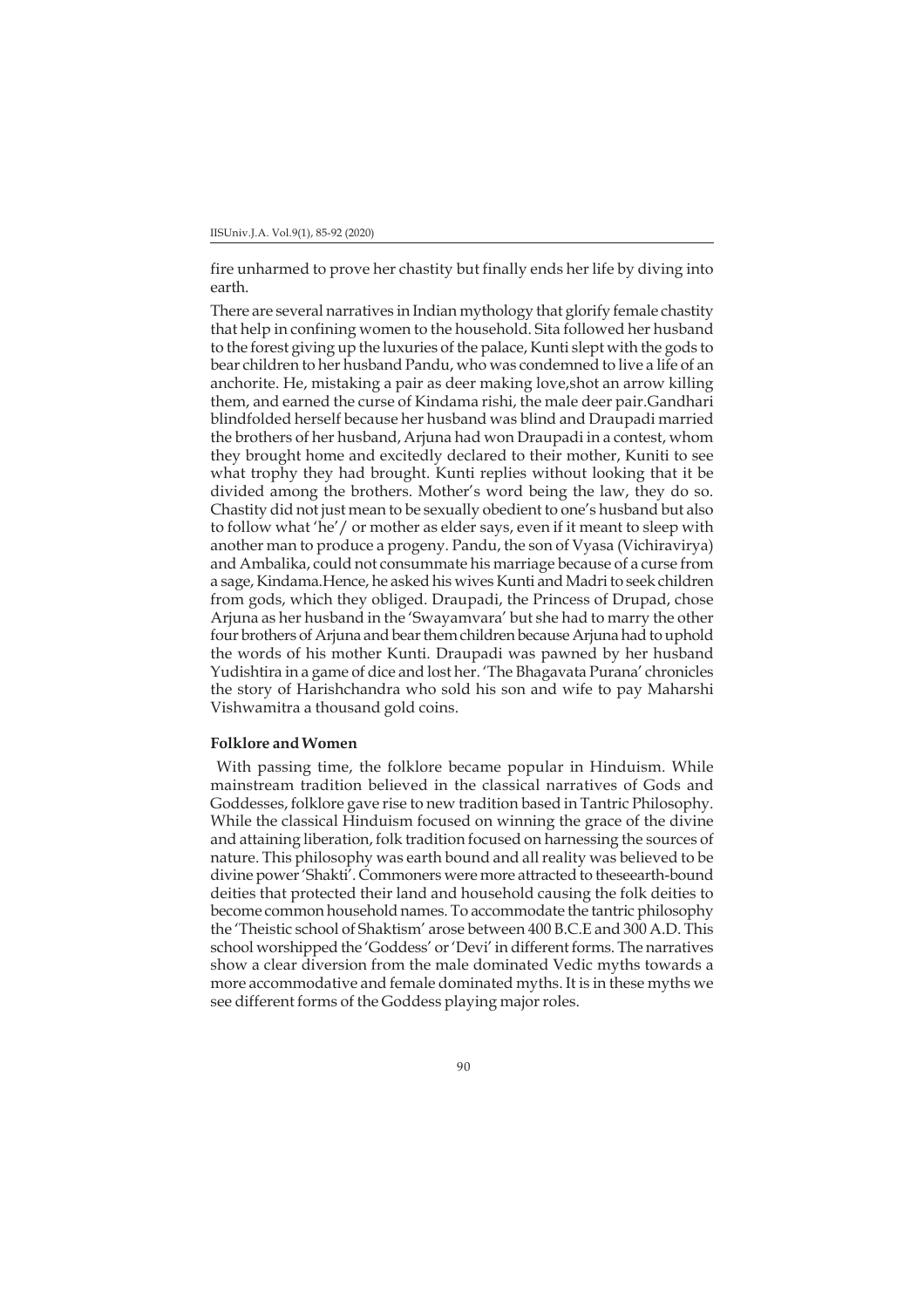The narrative of the birth of three Gods which is considered to belong to the earliest story of creation of ancient Indian tribes is dominated by matriarchy. The three Gods Brahma, Vishnu and Shiva are believed to have emerged from the three eggs laid by Goddess Adi Shakti in a lotus. These three males Gods created desire in the Goddesses who asked them to make love to her. Because Vishnu and Brahma refused, she turned them into ashes by casting a glance with her fiery third eye. But Shiva agreed to make love to her if she gave him her third eye. Then Shiva used this eye to reduce her to ashes and resurrected the two Gods. But the three Gods could not live without wives, so they gathered around the ashes and from the heap of ash created Goddesses Saraswati, Lakshmi and Gauri. The reduction of the Adi Shakti to ashes by Shiva might be a metaphor for the later domination of the patriarchal Vedic culture over the earlier matriarchal cultures. During the age when matriarchal culture was dominant the Goddess steps in to help the male Gods when they could not defeat a demon. 'Kalika Purana' contains a narrative about Kali's tongue. Every time the gods tried to kill Raktabija they ended facing an army of him because each drop of his blood turned into another Raktabija. Clueless about what to do next they sought the help of the Goddess who in the form of Kali entered the battle field, naked and spread her tongue over the earth. This prevented the blood of Raktabija from touching the ground.

Kali the manifestation of the Goddess is the dark goddess of the forest quite opposite to Gauri the radiant goddess of the field. Kali is blood thirst, naked and unbound by any cultural norms. She is wild and raw form of the goddess. "Kali represents nature, the darkest recesses of the unconsciousness that can overwhelm culture when discipline gives way to desire and the social fabric collapses." (Pattanaik, "Myth=Mithya" 128). The other form of the Goddess is Durga who is the invincible one. She is bride and warrior at the same time. She possesses both the radiance of goddess Gauri and the fierceness of goddess Kali. She is the embodiment of the goddess Adi Maya Shakti. She establishes the household and fights in the war.

 According to Tantric philosophy only men can ignite 'tapa' and attain 'siddhi' because they have control over their reproductive organs. But women, plants and animal are unlike men because they shed their seed involuntarily. The Goddess in the form of Mahadevi is seen placing her foot on human heads. She holds a serpent in her hand which represents the earth's fertility and associated with occult wisdom. She also wears a garland of human heads especially moustachioed male heads which representation the ego. Since the ego seeks validation it tries to control the external world. But the world is the Goddess, the infinite and impermanent being which tries to drive the beings towards the inner, formless divine within. Mahadevi nurtures the journey of an individual towards self-discovery. But when the